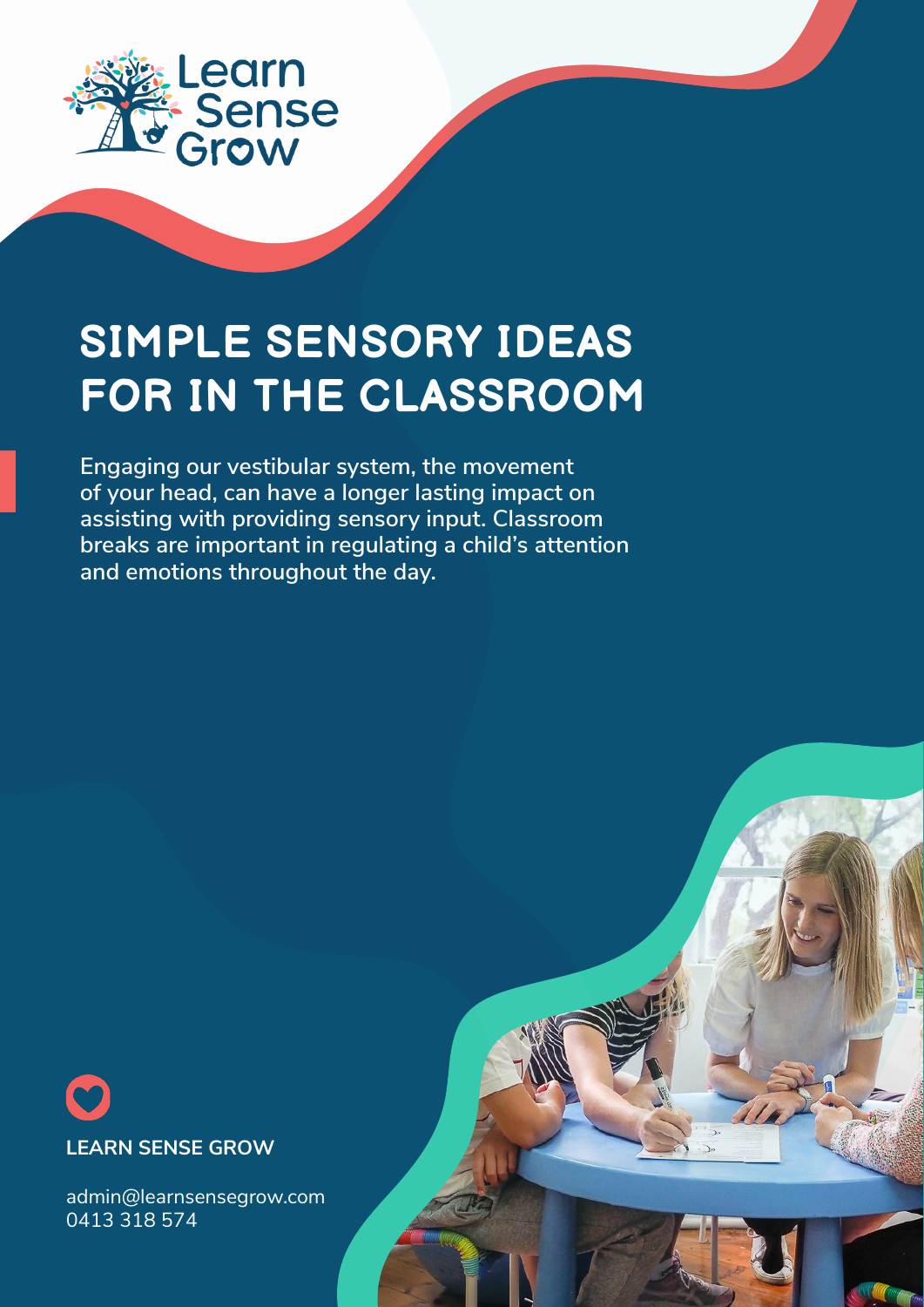Below is a list of activities and ideas that might be helpful in the classroom to help maintain a 'calm-alert' state. Add movement where ever possible. Action-based learning allows the brain and body to connect, stay regulated and improves attention. Here are a few ideas for your class…..

- Moving furniture or gym mats
- Cleaning the blackboard/whiteboard or desks
- Climbing equipment and swinging on monkey bars. Encourage the child to use the school playground equipment in fitness breaks or fruit snack times.
- Carry heavy object (pile of books, lunch order box, school bag)
- Employ the use of weighted lap or shoulder cushion/ toy or weighted vest. This can assist in creating a calming influence on the nervous system by providing deep pressure and feedback to the muscles. (Caution should be used when using weighted products so please consult your Occupational Therapist).
- Sending the child on errands during the day to provide additional movement breaks. This can also include carrying a box (with weighted products) to and from one area of the school to another, to provide additional muscle input. Returning message boxes or library books is a common one!
- Use of a wobble cushion for the child to sit on, either on their chair or when sitting on the floor, is helpful.
- A plastic tub with some blankets and cushions can be useful for the child to squeeze into and sit for a short time. This provides deep pressure to help dampen the central nervous system and help calm.
- The use of a fitball in the classroom environment is a great tool to use to give both movement of the head and muscle input, both which assist with selfregulation. Rules are needed for such use

in the classroom but can be very effective to use instead of a chair. The use of a mat or hula hoop to create a boundary for the ball to stay in is very useful.

- The child can take it to the corner and either:
	- Bounce up and down on it for 5 minutes
	- Roll backwards and forwards on it
	- Push it against the wall, whilst sitting against it with your knees up
	- Walk it up and down the wall, holding it for 10 seconds at the top and then slowly walking it back down the wall……. and MORE!
	- Incorporate the use of the fitball into the lesson plan
	- eg have the child counting blocks or sorting sight words with their belly on the ball
- Use of movement apps like "Go Noodle" or "Just dance are engaging for kids. Use between each lesson change
- Before recess or lunch, ask the class to form a line and get them to crawl under all the class tables, or perform an animal walk to go and get their lunch boxes.
- After recess and lunch children are often heightened due to the social anxieties and sensory experiences during this time. These breaks are not long enough for our bodies to self-regulate. In the first part of the break their activity levels go up so then when they come back in they can be more heightened than before as they haven't had enough time or the right type of movement in this time. Take them out for a run around the oval for 10 minutes after these breaks to help regulation and focus. Make it part of a numeracy or literacy lesson, practising their sums or spelling whilst running around if you are concerned you are losing curriculum time, but know that you will gain more from your class from spending 10 minutes regulating than trying to teach them when they come back in dysregulated!

## **ISOMETRIC EXERCISES**

Pushing against the wall "trying to push the wall over. Hold for 10 seconds. Repeat 3-5 times